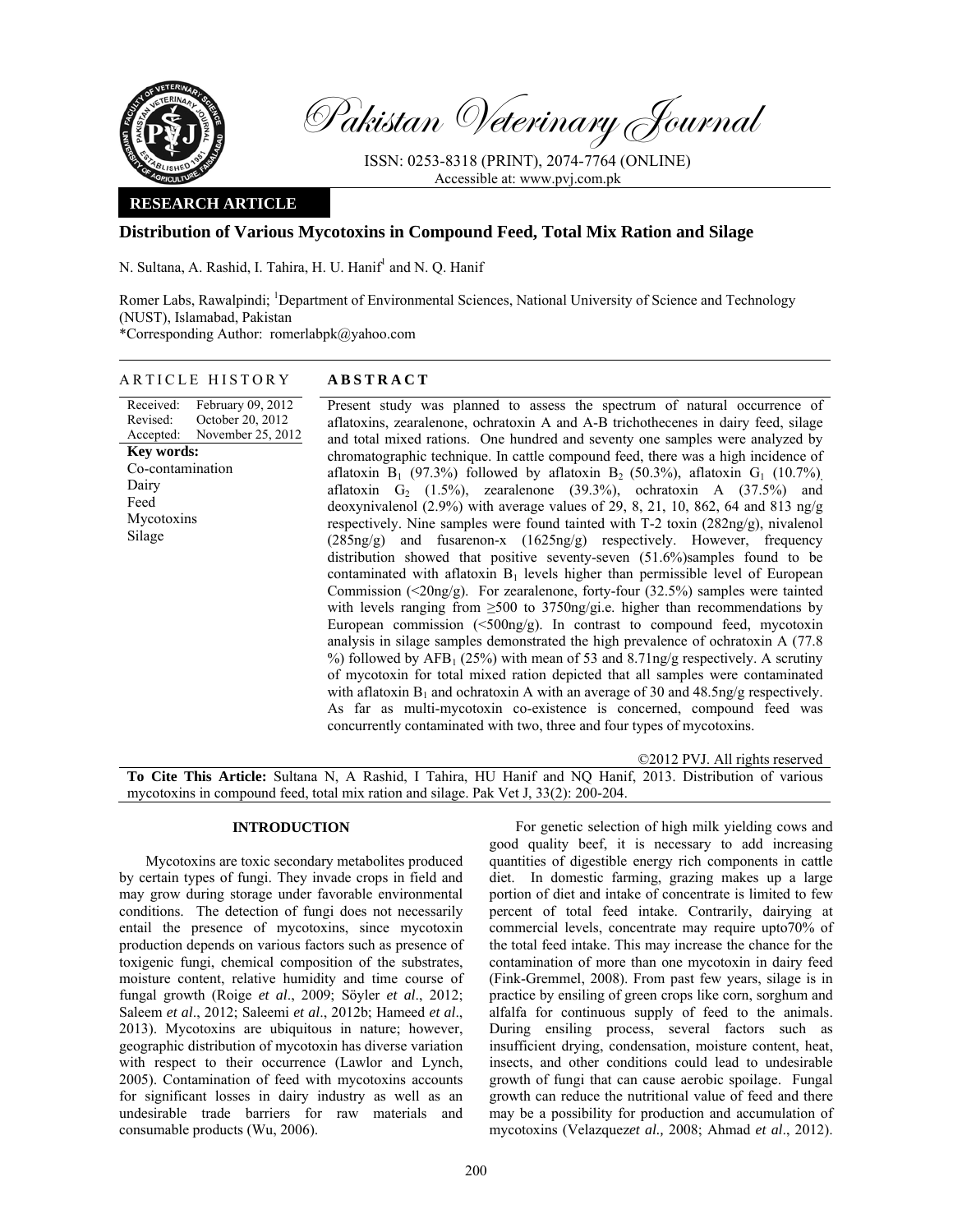Prevalence of mycotoxins in dairy ration is of dual concern. Firstly they have detrimental effect on animal health in terms of production losses, immunosuppression, carcinogenicity and estrogenic effects (Bryden, 2012). Secondly, they may jeopardize the safety of food products of animal origin that are consumed by human beings.

Experimental data and clinical experience indicated that ruminants are less susceptible to mycotoxins but according to recent studies, it was observed that some of the rumen metabolites are more toxic than parent mycotoxins i.e. conversion of zearalenone to α-zearanol. Mycotoxins impair ruminal functions by exerting antimicrobial effects on rumen microflora. Furthermore, increased rate of passage of cattle feed through the rumen may possibly overwhelm the ability of the rumen to completely denature the toxins (Fink-Gremmel, 2008).

Pakistan has temperate climatic conditions that is conducive for the occurrence of major mycotoxins like aflatoxin, zearalenone, trichothecenes, ochratoxins and fumonisins in cattle feed. For quality assurance, farmers usually focused on nutritional profile assessment. Fungal contamination was totally ignored and overshadowed by bacterial and viral infections in the past. Furthermore, indigenous data in cattle feed is scarce for commonly occurring mycotoxins except aflatoxins. In view of foregoing, present study was planned to assess the spectrum of natural occurrence of total aflatoxin (TAFS), zearalenone (ZON), deoxynivalenol (DON), ochratoxin A (OTA) and A & B trichothecenes in cattle compound feed, silage and total mixed ration (TMR).

#### **MATERIALS AND METHODS**

A total of 171 samples of dairy feed (n=149), silage  $(n=12)$  and TMR  $(n=10)$  were randomly collected from dairy high density areas for TAFS, ZON, DON, OTA and A-B trichothecenes analysis. A high performance thin layer chromatographic (HPTLC) technique was followed for the estimation of mycotoxins (Hanif *et al*., 2006). In brief, the extraction was performed for TAFS and OTA with a mixture of methanol and water (60:40; v/v) blended for 3 minutes and filtered through Whattman filter Paper No. 1. An 8 and 12ml of phosphate buffer was added in 4ml of sample extract for TAFS and OTA then pH was adjusted to 7 or 7.4 for TAFS and OTA respectively by

using 0.1M NaOH or HCl as required. After pH adjustment the sample extract was loaded on AflaStar<sup>®</sup> and OchraStar® (Romer, Austria) IAC at a flow rate of 2ml/min. After washing of column with 20ml distilled water the bound TAFS and OTA were eluted with 3ml methanol at a flow rate of 0.5ml/m in (Tahira *et al.,* 2012). Furthermore the extraction for ZON, DON and A-B trichothecenes were carried out with combination of acetonitrile and water (84:16; v/v). Cleanup was carried out by using cleanup cartridges i.e. MycoSep® 226 for ZON, MycoSep® 227 and MultiStep® 216 for A-B trichothecenes (Khatoon *et al*., 2012). The purified eluants were then evaporated under vacuum by using Evap<sup>®</sup> System (Romer Labs Inc., USA). Toxins estimation was carried out by using TLC scanner (Dessaga, Germany). The limits of quantification of present method were 0.1ng/g;  $AFB_1/AFG_1$ , 0.5ng/g;  $AFB2/AFG2$ , 0.1ng/g; OTA, 75ng/g; ZON and 125ng/g for A-B trichothecenes respectively (Table 1).

## **RESULTS**

Findings of present study revealed that all samples of TMR were highly contaminated with  $AFB<sub>1</sub>$  followed by compound feed and silage. Out of total samples, seventy five samples (50.3%) of compound feed were found positive for  $AFB_2$  followed by  $AFG_1$  (10.7%) and  $AFG_2$ (1.3%). For ZON, prevalence was found in TMR samples (50%) followed by compound feed (39.3%) with exceeded levels as per recommendation of EC i.e. 500ppb (EC, 2006). Interestingly no silage sample was found positive for ZON. All TMR samples were observed contaminated with OTA followed by silage (77.8%) and feed (37.5%). As for as contamination of cattle feed with fusarium toxins is concerned, only compound feed samples were tainted with T-2 toxin whereas DON was evaluated only in four samples with levels below the agreeable limits (i.e. 2000ng/g) followed by NIV (285ng/g) and Fus-x (1625ng/g), respectively. Silage samples were only positive for NIV (Table 2). Data was further computed for frequency distribution and revealed the frequencies exceed the regulatory limits for Aflatoxins, ZON, and OTA (Table 3). In addition, multiple mycotoxins contamination was also explored and found two to three mycotoxins co-contamination incidences for AF, OTA and ZON (Fig. 1).

**Table 1:** Method outline of sample preparations for mycotoxins analysis (Hanif *et al*., 2006)

|                                              | <b>Mycotoxins</b>                   | Rf   | Re-dissolving solvents | <b>Developing Solvents</b>                |
|----------------------------------------------|-------------------------------------|------|------------------------|-------------------------------------------|
| Aflatoxin $B_1(AFB_1)$                       |                                     | 0.45 | Tol: AcN (95:5; v/v)   | CHCl <sub>3</sub> :Acc (9:1; v/v)         |
| Aflatoxin $B_2$ (AFB <sub>2</sub> )          |                                     | 0.4  |                        |                                           |
| Aflatoxin G <sub>1</sub> (AFG <sub>1</sub> ) |                                     | 0.35 |                        |                                           |
| Aflatoxin $G_2$ (AFG <sub>2</sub> )          |                                     | 0.3  |                        |                                           |
| Ochratoxin A (OTA)                           |                                     | 0.6  | Tol: AA (99:1; v/v)    | Tol: AA:FA (6:3:1; v/v/v)                 |
| Zearalenone(ZON)                             |                                     | 0.8  | Tol: AcN (95:5; v/v)   | Tol: EA: FA (6:2:1; v/v/v)                |
| A-Trichothecenes                             | Neosolaniol (NEOS)                  | 0.6  | Tol: AcN (97:3; v/v)   | MeOH:H <sub>2</sub> O:AA (25:15:1; v/v/v) |
|                                              | Diacetocripenol (DAS)               | 0.5  |                        |                                           |
|                                              | HT-2 toxin                          | 0.4  |                        |                                           |
|                                              | $T-2$ toxin                         | 0.3  |                        |                                           |
| <b>B-Trichothecenes</b>                      | 3 acetyl-Deoxynivalenol (3ac-DON)   | 0.85 | MeOH: Ace $(2:1: v/v)$ | Tol: Ace (1:2; v/v)                       |
|                                              | 15 acetyl-Deoxynivalenol (15ac-DON) | 0.8  |                        |                                           |
|                                              | Fusarenone-x (Fus-x)                | 07   |                        |                                           |
|                                              | Deoxynivalenol (DON)                | 0.5  |                        |                                           |
|                                              | Nivalenol (NIV)                     | 0.3  |                        |                                           |

Abbreviations: MeOH, methanol; H<sub>2</sub>O, water; AcN, Acetonitrile; Tol, Toluene; AA, Acetic acid; Ace, Acetone, FA, Formic acid; EA, Ethyl acetate; CHCl3, chloroform; Rf, Retention factor.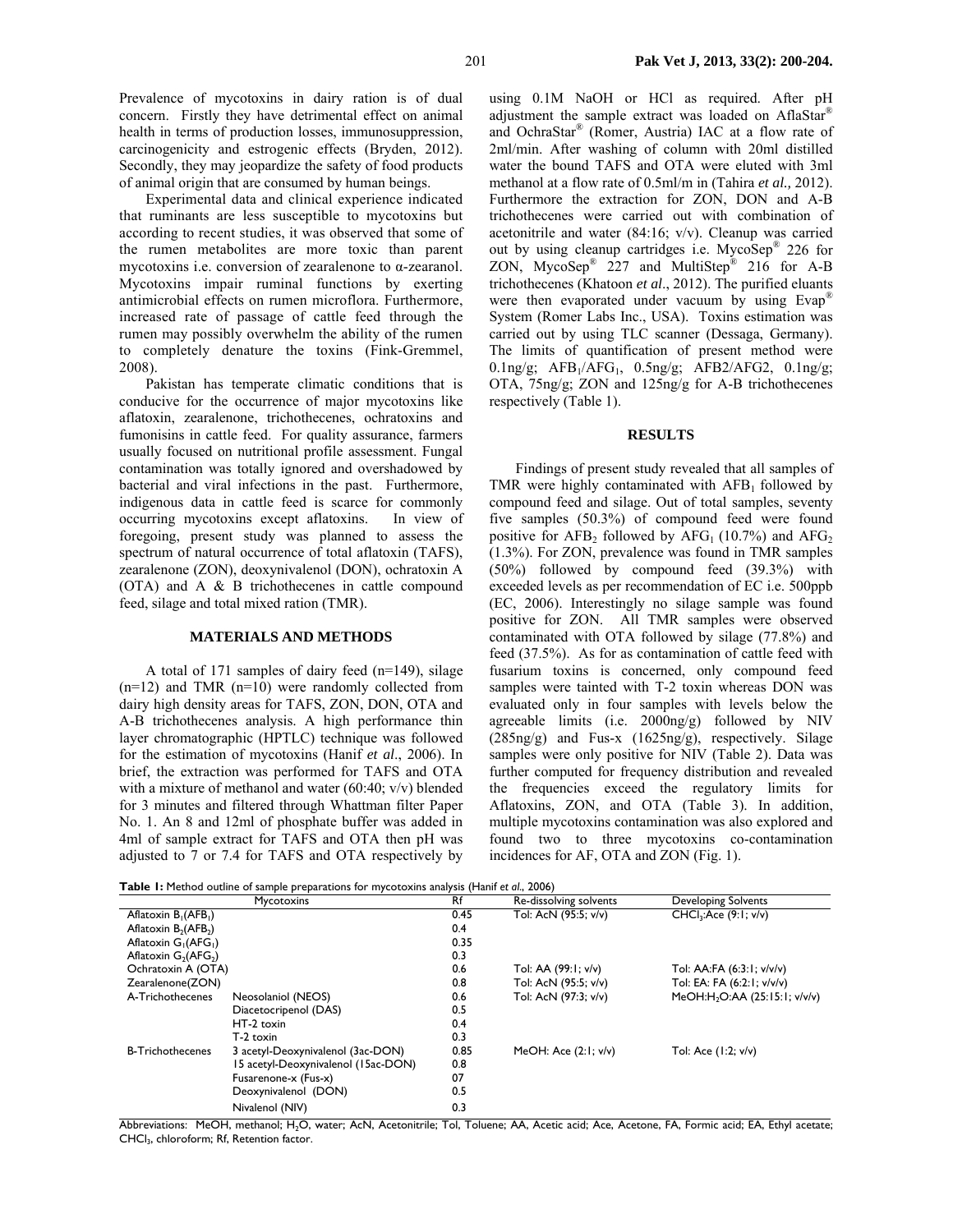**Table 2:** Incidence (%) of various mycotoxins in compound feed, silage and total mixed ration collected from dairy farms

| Mycotoxins      |          | Total mixed ration (n=10) |                          |        | Silage $(n=12)$ |              |        |          |           |        |
|-----------------|----------|---------------------------|--------------------------|--------|-----------------|--------------|--------|----------|-----------|--------|
| (ng/gm)         | Positive | Range                     | Mean                     | Sample | Positive        | Range        | Mean   | Positive | Range     | Mean   |
|                 | (%)      | (ng/g)                    | (ng/g)                   | No.    | (%)             | (ng/g)       | (ng/g) | $(\%)$   | (ng/g)    | (ng/g) |
| Aflatoxin B     | 100      | $0.1 - 57$                | 30.18                    | 149    | 97.31           | $≤0.1-198$   | 29     | 25       | $≤0.1-23$ | 8.71   |
| Aflatoxin $B_2$ | 25       | $0.1 - 15$                | 5.8                      | 149    | 50.33           | $≤0.5-43$    | 7.65   |          |           |        |
| Aflatoxin G     | 0        |                           |                          | 149    | 10.74           | $≤0.1-89$    | 21     |          |           |        |
| Aflatoxin $G_2$ | 0        |                           |                          | 149    | 1.34            | ≤0.5-6       | 2.5    |          |           |        |
| Zearalenone     | 50       | 100-700                   | 379                      | 135    | 39.25           | ≤ $100-3750$ | 862    |          |           |        |
| Ochratoxin A    | 100      | $0.1 - 230$               | 48.5                     | 135    | 37.5            | $≤0.1-169$   | 64     | 77.8     | ≤0.1-262  | 53     |
| T-2 Toxin       |          |                           |                          | 135    | 6.66            | ≤ $100-582$  | 282    |          |           |        |
| HT-2 Toxin      |          |                           |                          | 135    |                 |              |        |          |           |        |
| <b>DAS</b>      |          |                           |                          | 135    |                 |              |        |          |           |        |
| <b>NEOS</b>     |          |                           |                          | 135    |                 |              |        |          |           |        |
| <b>NIV</b>      |          |                           |                          | 135    | 2.22            | ≤150-585     | 285    | 33.3     | 150-600   | 200    |
| Fus-x           |          |                           |                          | 135    | 2.22            | $≤$ 150-1625 | 625    |          |           |        |
| <b>DON</b>      |          |                           |                          | 135    | 2.96            | $≤150-1313$  | 813    |          |           |        |
| 3ac-DON         |          |                           | $\overline{\phantom{0}}$ | 135    |                 |              |        |          |           |        |
| 15ac-DON        |          |                           |                          | 135    |                 |              |        |          |           |        |

Total tests: 2081; DAS: Diacetoscirpenol, NEOS: Neosolaniol, NIV: Nivalenol, Fus-x; Fusarenon-x, DON: Deoxynivalenol, 3ac-DON: 3acetyl-Deoxynivalenol, 15acetyl-Deoxynialenol.

|  |  | Table 3: Frequency distribution of mycotoxins contamination in compound feed, silage and total mixed ration |  |  |  |  |  |  |
|--|--|-------------------------------------------------------------------------------------------------------------|--|--|--|--|--|--|
|--|--|-------------------------------------------------------------------------------------------------------------|--|--|--|--|--|--|

| Aflatoxin B <sub>1</sub>      |             |                |               |                 |               |
|-------------------------------|-------------|----------------|---------------|-----------------|---------------|
| Frequency Distribution (ng/g) | $\leq 0.1*$ | $>0.1 \leq 20$ | $>20 \leq 50$ | $>50 \le 100$   | $>100-200$    |
| Compound Feed (%)             | 2.6         | 45.6           | 41.61         | 7.38            | 2.6           |
| Silage (%)                    | 75.0        | 16.66          | 8.33          | 0               | 0             |
| Total Mixed Ration (%)        | 0           | 23             | 27            | 50              | 0             |
| Aflatoxin $B_2$               |             |                |               |                 |               |
| Frequency Distribution (ng/g) | $< 0.5*$    | $> \leq 0$     | $>10 \le 20$  | $>20 \le 30$    | $>30$ -≤50    |
| Compound Feed (%)             | 49.66       | 41.61          | 6.71          | 0.67            | 1.34          |
| Silage (%)                    | 100         | 0              | 0             | 0               | 0             |
| Total Mixed Ration (%)        | 75          | 25             | 0             | 0               | 0             |
| Aflatoxin G                   |             |                |               |                 |               |
| Frequency Distribution (ng/g) | $< 0.1*$    | $>0.1 \le 25$  | $>25 \leq 50$ | $>50 \le 75$    | $>75 \le 100$ |
| Compound Feed (%)             | 89.26       | 8.72           | 0.67          | 0.67            | 0.67          |
| Silage (%)                    | 100         | 0              | 0             | 0               | 0             |
| Total Mixed Ration (%)        | 100         | 0              | 0             | $\Omega$        | $\mathbf 0$   |
| Zearalenone                   |             |                |               |                 |               |
| Frequency Distribution (ng/g) | $< 50*$     | $>50 \leq 250$ | >250≤500      | $>500 \le 1000$ | >1000≤4000    |
| Compound Feed (%)             | 60.74       | 0              | 6.66          | 26.66           | 5.92          |
| Silage (%)                    | 100         | 0              | 0             | 0               | 0             |
| Total Mixed Ration (%)        | 50          | $\Omega$       | 35            | 15              | 0             |
| Ochratoxin                    |             |                |               |                 |               |
| Frequency Distribution (ng/g) | $< 0.1*$    | $>0.1 \leq 20$ | $>20 \leq 50$ | $>50 \le 100$   | $>100-250$    |
| Compound Feed (%)             | 62.50       | 6.25           | 6.25          | 18.75           | 6.25          |
| Silage (%)                    | 22.22       | 0              | 11.11         | 44.44           | 22.22         |
| Total Mixed Ration (%)        | 0           | 60             | 13.50         | 1.5             | 25.00         |

\*Denotes the detection limit of analytical procedure.



Fig. 1: Co-contamination of different mycotoxins in compound feed, TMR and silage.

### **DISCUSSION**

Findings of present study revealed the high incidence of different mycotoxins in cattle feed.  $AFB<sub>1</sub>$  is most prevalent and frequently (97.3%) present mycotoxin in compound feed and average value was slightly high (i.e.29ng/g) as per recommendation of EC (2005) i.e. 20ng/g. Similar studies with respect to contamination of feed for  $AFB<sub>1</sub>$  have been conducted (Charoenpornsook and Kavisarasai, 2006; Akosy *et al.,* 2009). They found that 92 and 95% samples of concentrate were contaminated with average values of 7.56 and 6.81ng/g, respectively. These comparisons showed similar incidence of mycotoxin contamination but mean levels of  $AFB<sub>1</sub>$  was found higher (29ng/g) than their findings. Aflatoxin, the most comprehensively reviewed group of all mycotoxins is of serious concern under warm and humid climatic conditions. In Pakistan, environmental conditions are conducive for growth of mycotoxin producing fungi like *Aspergillus flavus* and *Aspergillus parasiticus*, the two *Aspergillus* species primarily responsible for aflatoxin production. Furthermore, temperature, moisture, insect damage, storage conditions and process of transportation further increase the risk for fungal growth and AFS production (Saleemi *et al*., 2010). Cereal grains and their by-products have a unique importance in animal feed from a nutritional point of view as they are primary source of carbohydrate for farmed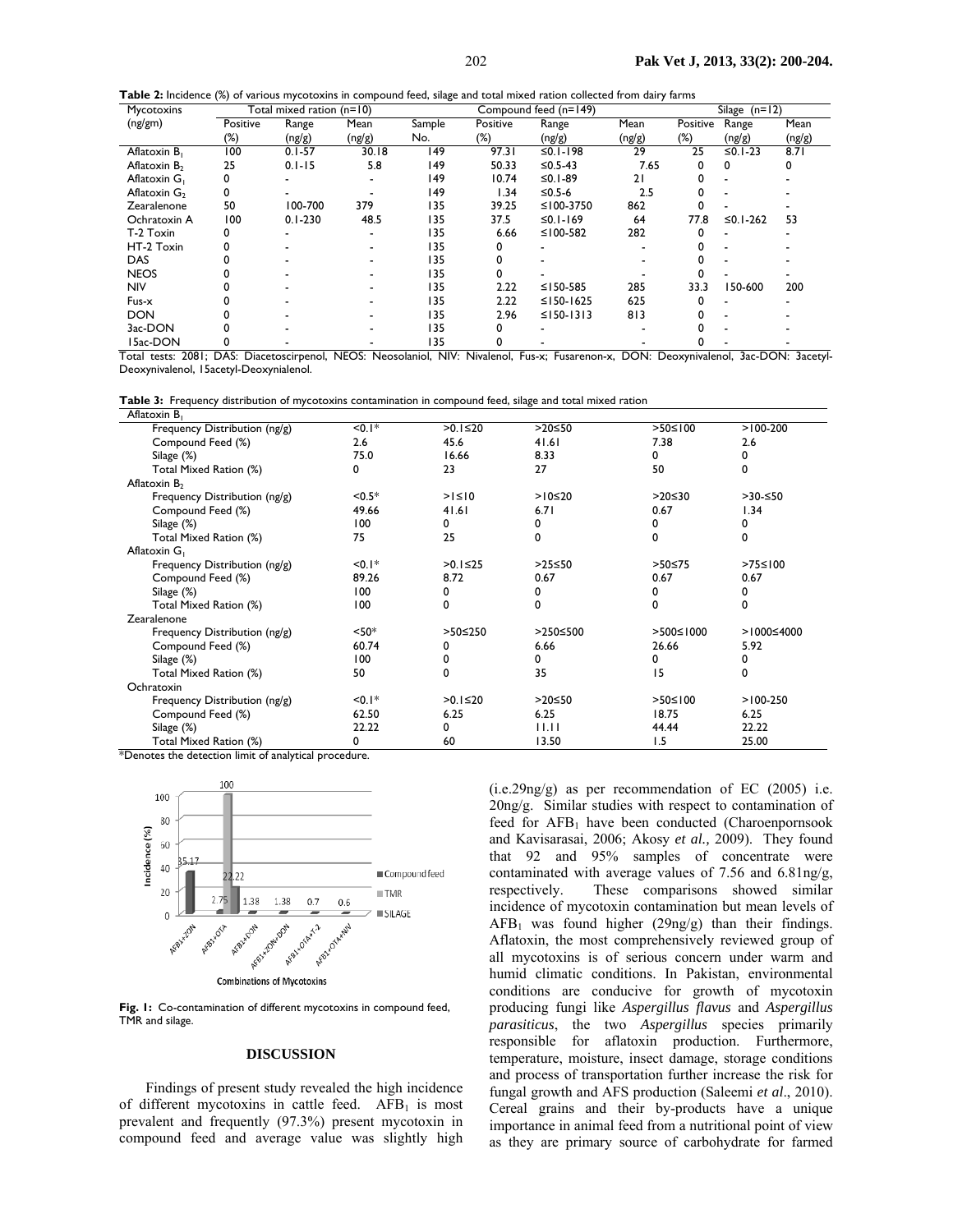animal. Cereals and its related by-products are easily colonized by fungal growth; as they provide an excellent substrate in the field, after harvest and during storage. Among cereals corn is most frequently contaminated by aflatoxins, whereas among byproducts like rice polish, corn gluten feed, cotton seed cake and sunflower are highly susceptible commodities and selection of ingredients may be an additional factor for aflatoxin contamination (Saleemi *et al.*, 2012a). AflatoxinB<sub>1</sub> is most potent mycotoxin and 100 times more toxic than rest of group members and classified as class 1A carcinogen for humans (Anonymous, 1993). It may cause liver damage, reduce feed consumption and milk production that leads to overall retarded growth and development (Akande *et*   $al$ ., 2006). Aflatoxin  $B_1$  is only major feed associated mycotoxin of concern with respect to safety of milk and milk products. Aflatoxin  $B_1$  also has a carryover effect as it is excreted into milk in the form of  $AFM<sub>1</sub>$  within 12 hours with residue approximately equal to 1.7% of the dietary aflatoxin level (Diaz *et al*., 2004).

Followed by aflatoxins, the detected level of ZON (862ng/g) was found to be higher for compound feed than as reported by (Driehius *et al.,* 2008; Akosy *et al.,*2009) in which they detects very low levels of ZON. Their findings were not in accordance with the result of present study that might be due to geographical and climatic variation. zearalenone is a field mycotoxin produced by *Fusarium graminearum* and *Fusarium tricintum*. These species are common on cereals and tend to develop during cool, humid and harvest season (Amadi and Adeniyi, 2009). Ingredients like cotton seed cake and rice polish are the most susceptible commodities for contamination of ZON. Zearalenone is known due to its estrogenic effects and associated with abortion in cattle, vaginitis, vaginal secretion, poor reproductive performance and mammary gland enlargement (Driehius *et al.,* 2008)

Ochratoxin A is a member of important mycotoxins like aflatoxins, zearalenone and deoxynivalenol etc. In recent study, OTA was detected in 37.5% samples of compound feed in range of 0.1-169ng/g with a mean of 64ppb which was far greater than permissible level (10ppb) as per recommendation (EC, 2005) . Similar study was conducted by (Rosa *et al.*, 2008) in which they reported that twenty-five percent samples tainted with OTA in a range of 12-324ng/g. Percentage prevalence of present finding was slightly high as compare to their study but their detected levels were not in accordance with present finding. OTA is produced by *Penicillium verrucosum* in temperate or cold climates, whereas, *Aspergillus ochraceous*, *Aspergillus carbonarious and Aspergillus niger* in warmer and tropical parts of the world. Ochratoxin A has been classified as a possible class 2B carcinogen (Anonymous, 1993) and exhibits a nephrotoxic, immunosuppressive and teratogenic effects (Hassan *et al*., 2010; 2011; 2012)*.* It poses a health risk not only to livestock but also to human and cause economic loss due to its adverse effects on dairy cattle

Mycotoxins produced by *Fusarium* fungi on cereals are matter of great concern. The most important and largest family of fusariotoxins are trichothecenes, which are comprised of several compounds divided into four subgroups, with type A (T-2 toxin, HT-2 , DAS and NEOS) and B (NIV, FUS, 3- acetyl DON and 15- acetyl DON) being the most significant. Temperate climates are associated with the development of *Fusarium* in cereals and its by-products. Lower temperatures are required by these fungi to grow and produce mycotoxins in comparison with *Aspergillus*. These are associated with, production losses, gastroenteritis, intestinal hemorrhages and necrosis. They are also known to suppress immunity, interfere with protein synthesis and nephrotoxic (Placinta *et al.,* 1999). In view of this background, current study illustrate the natural occurrence of DON (2.96%) which was followed by T-2, NIV and FUS among trichothecenes groups (A & B). Whereas, (Charoenpornsook and Kavisarasai, 2006) reported that 86% samples were contaminated with DON with an average of 34ng/g.

As far as silage is concerned, in present study the most dominant mycotoxin was OTA  $(77.8%)$  and AFB<sub>1</sub> (25%) whereas (Velazquez *et al*., 2008) reported the 100% prevalence of AFB1, OTA, ZON and DON in silage samples. During ensiling process, several factors such as insufficient drying, condensation, moisture content, heat, insects and other conditions could lead to undesirable growth of fungi which subsequently lead to mycotoxin production. Cattle's feeding is basically practiced in the form of total mixed ration (mixture of feed and silage) depending upon the availability of raw ingredients. Findings of present study revealed that incidence of mycotoxin contamination are higher in feed as compare to silage.

The severity of response to mycotoxin depends to a large extent on the presence of specific mycotoxin and the level of contamination. Co-occurrence of mycotoxins is likely to arise for at least three different reasons firstly most fungi are able to simultaneously produce a number of mycotoxins secondly commodities can be contaminated by several fungi, and feed is made from various commodities. Studies have shown that multiple mycotoxins contaminations have more severe effect than individual mycotoxin and may exert synergistic additive and antagonistic effects in animals (Grenier and Oswald, 2011).

Finding of present study illustrate that problem of mycotoxin contamination exist in dairy ration and compound feed is highly contaminated with more than one type of mycotoxin. Mycotoxins contamination of crops and ensuing consumption of contaminated feed ingredients by animal is an inevitable part of animal production system. Mycotoxins produce wide range of injurious effects in animal in addition to food borne hazards to humans. The concentration levels of  $AFB<sub>1</sub>$ might be injurious for animal health as well as for human due to secretion of  $AFM<sub>1</sub>$  in milk. The high levels of mycotoxins in the buffalo/cattle feed samples and limited data on factual contamination of feed with mycotoxin imply that more emphasis should be given to the routine inspection of dairy feed and milk for mycotoxins. There is a need to improve storage practices and adopt effective strategies for mycotoxin decontamination and detoxification.

#### **REFERENCES**

Ahmad MFUD, MK Saleemi, MZ Khan, F Muhammad, ZU Hassan, A Khatoon, SA Bhatti, RZ Abbas , F Rizvi and I Ahmed, 2012. Effects